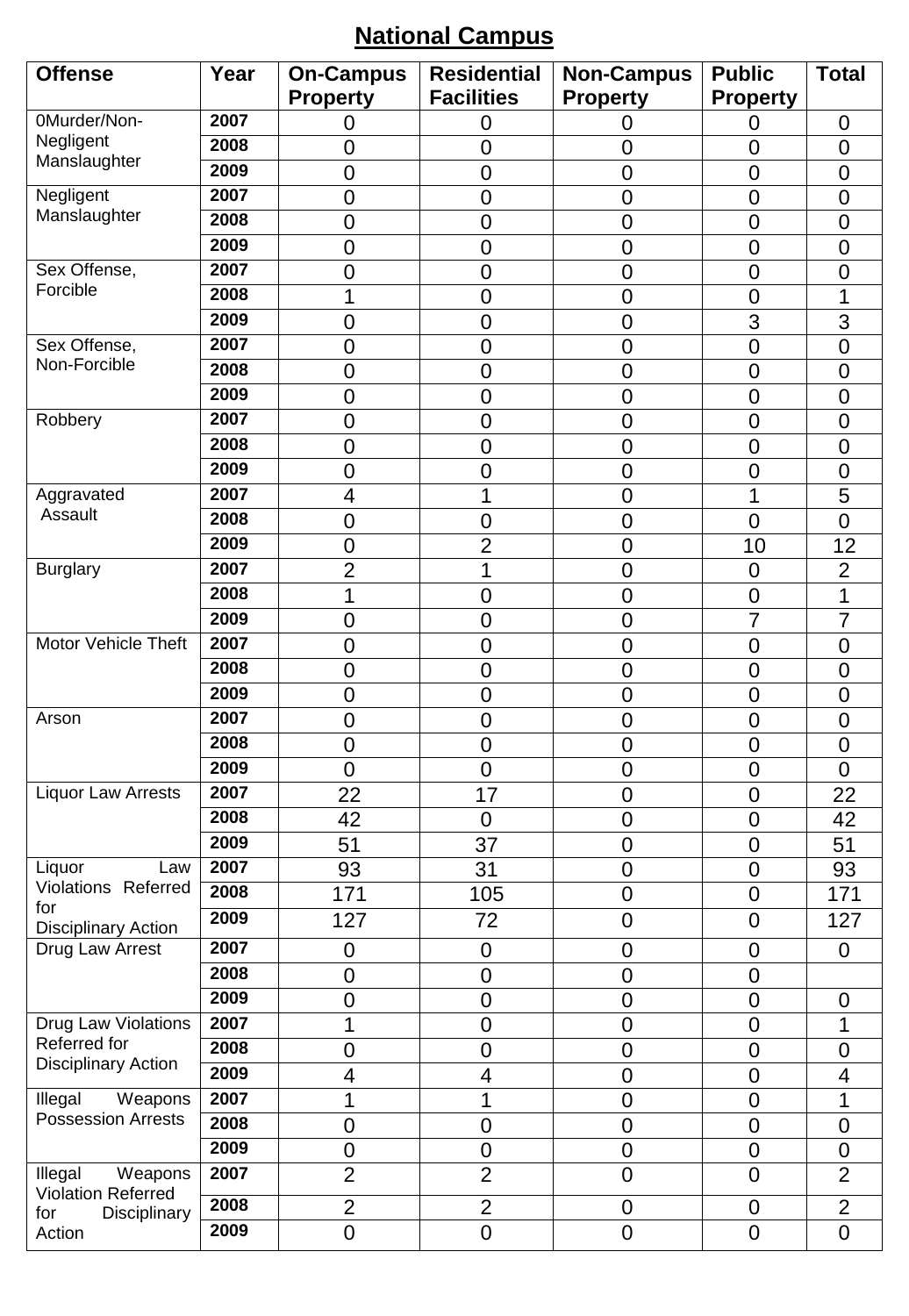### **YAP CAMPUS**

| <b>Offense</b>                             | Year | <b>On-Campus</b> | <b>Public</b>   | Total          |
|--------------------------------------------|------|------------------|-----------------|----------------|
|                                            |      | <b>Property</b>  | <b>Property</b> |                |
| 0Murder/Non-                               | 2007 | 0                | 0               | 0              |
| Negligent                                  | 2008 | 0                | $\overline{0}$  | 0              |
| Manslaughter                               | 2009 | $\overline{0}$   | 0               | 0              |
| Negligent                                  | 2007 | 0                | 0               | 0              |
| Manslaughter                               | 2008 | 0                | 0               | 0              |
|                                            | 2009 | $\overline{0}$   | $\overline{0}$  | 0              |
| Sex Offense,                               | 2007 | 0                | 0               | 0              |
| Forcible                                   | 2008 | 0                | 0               | 0              |
|                                            | 2009 | $\overline{0}$   | $\overline{0}$  | $\overline{0}$ |
| Sex Offense,                               | 2007 | 0                | $\overline{0}$  | 0              |
| Non-Forcible                               | 2008 | $\overline{0}$   | $\overline{0}$  | $\overline{0}$ |
|                                            | 2009 | 0                | 0               | 0              |
| Robbery                                    | 2007 | 0                | $\overline{0}$  | $\overline{0}$ |
|                                            | 2008 | $\overline{0}$   | $\overline{0}$  | $\overline{0}$ |
|                                            | 2009 | $\overline{0}$   | $\overline{0}$  | 0              |
| Aggravated                                 | 2007 | 0                | 0               | 0              |
| Assault                                    | 2008 | 0                | 0               | 0              |
|                                            | 2009 | 0                | 4               | 4              |
| <b>Burglary</b>                            | 2007 | $\overline{0}$   | $\overline{0}$  | $\overline{0}$ |
|                                            | 2008 | 0                | 0               | 0              |
|                                            | 2009 | 0                | 0               | 0              |
| Motor Vehicle Theft                        | 2007 | 0                | 0               | 0              |
|                                            | 2008 | 0                | 0               | 0              |
|                                            | 2009 | $\overline{0}$   | $\overline{0}$  | $\overline{0}$ |
| Arson                                      | 2007 | 0                | 0               | 0              |
|                                            | 2008 | 0                | $\overline{0}$  | 0              |
|                                            | 2009 | $\overline{0}$   | $\overline{0}$  | $\overline{0}$ |
| <b>Liquor Law Arrests</b>                  | 2007 | 1                | $\overline{7}$  | 8              |
|                                            | 2008 | 0                | 8               | 8              |
|                                            | 2009 | $\mathbf 0$      | $\overline{2}$  | $\overline{2}$ |
| Liquor<br>Law                              | 2007 | $\overline{2}$   | 7               | 9              |
| Violations Referred<br>for                 | 2008 | 0                | 8               | 8              |
| <b>Disciplinary Action</b>                 | 2009 | 0                | 0               | 0              |
| Drug Law Arrest                            | 2007 | 0                | 0               | 0              |
|                                            | 2008 | 0                | $\overline{0}$  | 0              |
|                                            | 2009 | 0                | 0               | 0              |
| Drug Law Violations                        | 2007 | 0                | 0               | 0              |
| Referred for<br><b>Disciplinary Action</b> | 2008 | 0                | 0               | $\mathbf 0$    |
|                                            | 2009 | 0                | 0               | 0              |
| $\overline{W}$ eapons<br>Illegal           | 2007 | 0                | $\overline{0}$  | 0              |
| <b>Possession Arrests</b>                  | 2008 | 0                | 0               | 0              |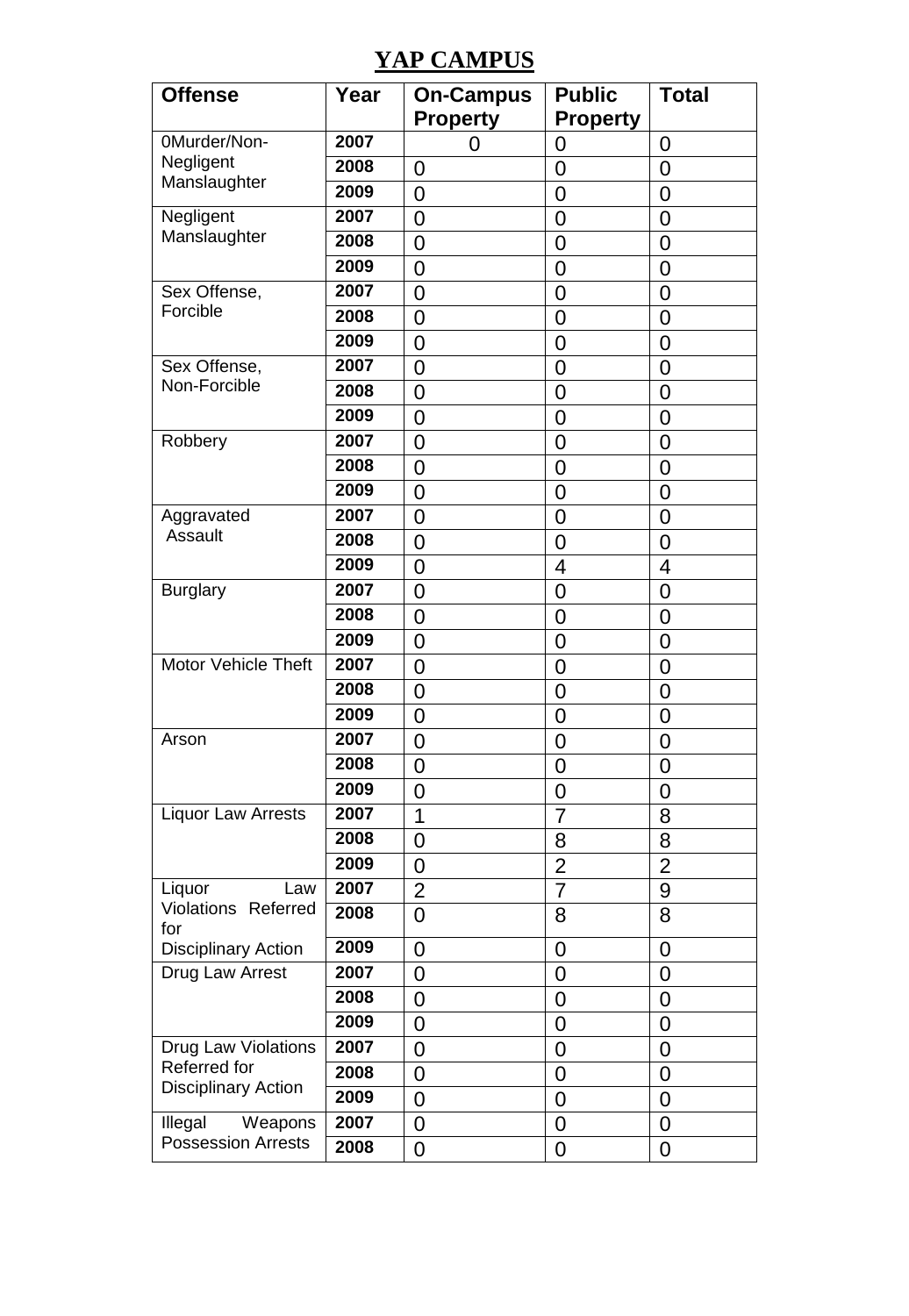## **KOSRAE CAMPUS**

| <b>Offense</b>                                                    | Year | <b>On-Campus</b> | <b>Public</b>   | Total          |
|-------------------------------------------------------------------|------|------------------|-----------------|----------------|
|                                                                   |      | <b>Property</b>  | <b>Property</b> |                |
| 0Murder/Non-                                                      | 2007 | 0                | 0               | 0              |
| Negligent<br>Manslaughter                                         | 2008 | 0                | 0               | 0              |
|                                                                   | 2009 | 0                | 0               | 0              |
| Negligent                                                         | 2007 | $\overline{0}$   | $\overline{0}$  | 0              |
| Manslaughter                                                      | 2008 | 0                | 0               | 0              |
|                                                                   | 2009 | 0                | 0               | 0              |
| Sex Offense,                                                      | 2007 | 0                | 0               | 0              |
| Forcible                                                          | 2008 | 0                | 0               | 0              |
|                                                                   | 2009 | $\overline{0}$   | $\overline{0}$  | $\overline{0}$ |
| Sex Offense,                                                      | 2007 | 0                | 0               | 0              |
| Non-Forcible                                                      | 2008 | 0                | 0               | $\overline{0}$ |
|                                                                   | 2009 | $\overline{0}$   | $\overline{0}$  | $\overline{0}$ |
| Robbery                                                           | 2007 | 0                | 0               | $\overline{0}$ |
|                                                                   | 2008 | 0                | $\overline{0}$  | 0              |
|                                                                   | 2009 | 0                | 0               | $\overline{0}$ |
| Aggravated                                                        | 2007 | 0                | 0               | 0              |
| Assault                                                           | 2008 | $\overline{0}$   | $\overline{0}$  | $\overline{0}$ |
|                                                                   | 2009 | 0                | 0               | 0              |
| <b>Burglary</b>                                                   | 2007 | 0                | 0               | 0              |
|                                                                   | 2008 | 0                | 0               | 0              |
|                                                                   | 2009 | 0                | 0               | 0              |
| Motor Vehicle Theft                                               | 2007 | $\overline{0}$   | $\overline{0}$  | $\overline{0}$ |
|                                                                   | 2008 | 0                | 0               | 0              |
|                                                                   | 2009 | $\overline{0}$   | $\overline{0}$  | $\overline{0}$ |
| Arson                                                             | 2007 | $\overline{0}$   | $\overline{0}$  | $\overline{0}$ |
|                                                                   | 2008 | 0                | 0               | $\overline{0}$ |
|                                                                   | 2009 | 0                | $\overline{0}$  | 0              |
| <b>Liquor Law Arrests</b>                                         | 2007 | 1                | 3               | 4              |
|                                                                   | 2008 | $\overline{2}$   | 0               | 0              |
|                                                                   | 2009 | 0                | $\mathbf 0$     | $\mathbf 0$    |
| Liquor<br>Law                                                     | 2007 | 1                | 0               | 0              |
| Violations Referred<br>for                                        | 2008 | 0                | 0               | 0              |
| <b>Disciplinary Action</b>                                        | 2009 | 3                | $\overline{0}$  | 3              |
| Drug Law Arrest                                                   | 2007 | 0                | 0               | 0              |
|                                                                   | 2008 | 0                | 0               | 0              |
|                                                                   | 2009 | 0                | 0               | 0              |
| Drug Law Violations<br>Referred for<br><b>Disciplinary Action</b> | 2007 | 0                | 0               | 0              |
|                                                                   | 2008 | 1                | $\overline{0}$  | $\overline{1}$ |
|                                                                   | 2009 | 0                | 0               | 0              |
| Illegal<br>Weapons<br><b>Possession Arrests</b>                   | 2007 | 0                | 0               | 0              |
|                                                                   | 2008 | 0                | 0               | 0              |
|                                                                   | 2009 | 0                | 0               | 0              |
| Illegal<br>Weapons<br><b>Violation Referred</b>                   | 2007 | 0                | 0               | 0              |
| for<br>Disciplinary                                               | 2008 | 0                | 0               | 0              |
| Action                                                            | 2009 | 0                | 0               | 0              |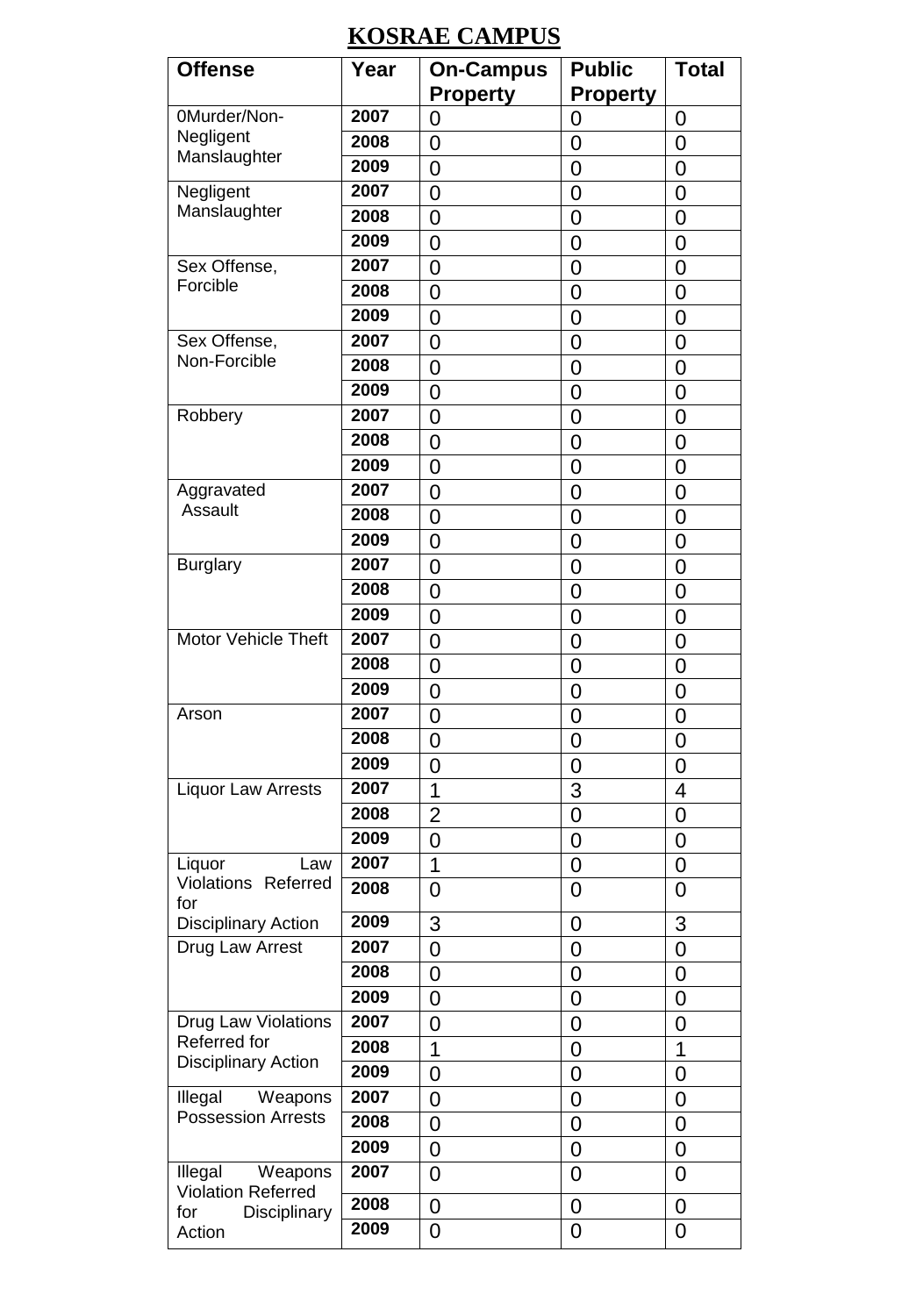#### **CHUUK CAMPUS**

| <b>Offense</b>                                  | Year | <b>On-Campus</b> | <b>Public</b>   | <b>Total</b>   |
|-------------------------------------------------|------|------------------|-----------------|----------------|
|                                                 |      | <b>Property</b>  | <b>Property</b> |                |
| 0Murder/Non-                                    | 2007 | 0                | 0               | 0              |
| Negligent                                       | 2008 | 0                | 0               | 0              |
| Manslaughter                                    | 2009 | 0                | $\overline{0}$  | 0              |
| Negligent                                       | 2007 | 0                | $\overline{0}$  | $\overline{0}$ |
| Manslaughter                                    | 2008 | 0                | $\overline{0}$  | 0              |
|                                                 | 2009 | 0                | 0               | 0              |
| Sex Offense,                                    | 2007 | 0                | 0               | 0              |
| Forcible                                        | 2008 | 0                | $\overline{0}$  | 0              |
|                                                 | 2009 | 0                | $\overline{0}$  | $\overline{0}$ |
| Sex Offense,                                    | 2007 | 0                | 0               | 0              |
| Non-Forcible                                    | 2008 | 0                | 0               | 0              |
|                                                 | 2009 | 0                | 0               | 0              |
| Robbery                                         | 2007 | 0                | 0               | 0              |
|                                                 | 2008 | 0                | $\overline{0}$  | 0              |
|                                                 | 2009 | 0                | 0               | 0              |
| Aggravated                                      | 2007 | 0                | 0               | 0              |
| Assault                                         | 2008 | 0                | $\overline{0}$  | $\overline{0}$ |
|                                                 | 2009 | 1                | 0               | $\overline{1}$ |
| <b>Burglary</b>                                 | 2007 | 0                | 0               | 0              |
|                                                 | 2008 | $\overline{0}$   | $\overline{0}$  | 0              |
|                                                 | 2009 | 0                | $\overline{0}$  | 0              |
| Motor Vehicle Theft                             | 2007 | $\overline{0}$   | $\overline{0}$  | $\overline{0}$ |
|                                                 | 2008 | 0                | 0               | 0              |
|                                                 | 2009 | 0                | 0               | 0              |
| Arson                                           | 2007 | 0                | 0               | 0              |
|                                                 | 2008 | 0                | 0               | 0              |
|                                                 | 2009 | 0                | $\overline{0}$  | $\overline{0}$ |
| Liquor Law Arrests                              | 2007 | 0                | 0               | 0              |
|                                                 | 2008 | 0                | 0               | 0              |
|                                                 | 2009 | $\overline{3}$   | $\mathbf 0$     | $\overline{3}$ |
| Liquor<br>Law                                   | 2007 | 15               | 0               | 15             |
| Violations Referred<br>for                      | 2008 | 7                | 0               | 7              |
| <b>Disciplinary Action</b>                      | 2009 | 3                | $\overline{0}$  | 3              |
| Drug Law Arrest                                 | 2007 | 0                | 0               | $\overline{0}$ |
|                                                 | 2008 | 0                | 0               | 0              |
|                                                 | 2009 | 0                | $\overline{0}$  | 0              |
| Drug Law Violations                             | 2007 | 0                | 0               | 0              |
| Referred for<br><b>Disciplinary Action</b>      | 2008 | 0                | $\overline{0}$  | $\overline{0}$ |
|                                                 | 2009 | 0                | 0               | 0              |
| Illegal<br>Weapons                              | 2007 | 0                | 0               | 0              |
| <b>Possession Arrests</b>                       | 2008 | 0                | $\overline{0}$  | 0              |
|                                                 | 2009 | 0                | $\overline{0}$  | $\mathbf 0$    |
| Weapons<br>Illegal<br><b>Violation Referred</b> | 2007 | 0                | $\overline{0}$  | $\overline{0}$ |
| for<br>Disciplinary                             | 2008 | $\overline{0}$   | $\overline{0}$  | $\mathbf 0$    |
| Action                                          | 2009 | 0                | $\overline{0}$  | 0              |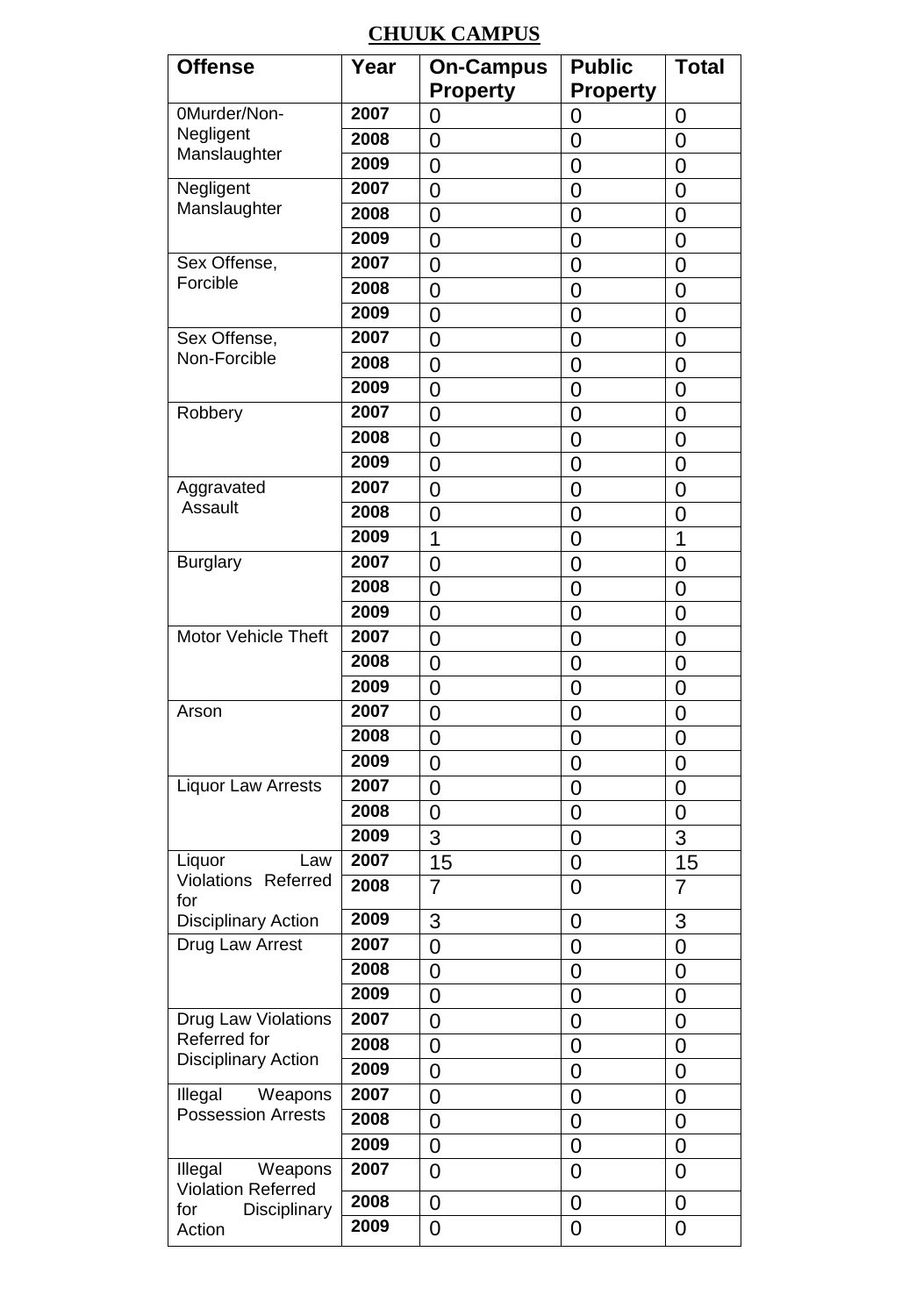#### **POHNPEI CAMPUS**

| <b>Offense</b>                    | Year | <b>On-Campus</b> | <b>Public</b>   | <b>Total</b> |
|-----------------------------------|------|------------------|-----------------|--------------|
|                                   |      | <b>Property</b>  | <b>Property</b> |              |
| 0Murder/Non-                      | 2007 | O                | 0               | 0            |
| Negligent                         | 2008 | 0                | 0               | 0            |
| Manslaughter                      | 2009 | 0                | 0               | 0            |
| Negligent                         | 2007 | 0                | 0               | 0            |
| Manslaughter                      | 2008 | 0                | 0               | 0            |
|                                   | 2009 | 0                | 0               | 0            |
| Sex Offense,                      | 2007 | 0                | 0               | 0            |
| Forcible                          | 2008 | 0                | 0               | 0            |
|                                   | 2009 | 0                | 0               | 0            |
| Sex Offense,                      | 2007 | 0                | 0               | 0            |
| Non-Forcible                      | 2008 | 0                | 0               | 0            |
|                                   | 2009 | 0                | 0               | 0            |
| Robbery                           | 2007 | 0                | 0               | 0            |
|                                   | 2008 | 0                | 0               | 0            |
|                                   | 2009 | 0                | 0               | 0            |
| Aggravated                        | 2007 | 0                | 0               | 0            |
| Assault                           | 2008 | 0                | 0               | 0            |
|                                   | 2009 | 1                | 0               | 1            |
| <b>Burglary</b>                   | 2007 | 0                | 1               | 0            |
|                                   | 2008 | 1                | 0               | 0            |
|                                   | 2009 | 0                | 0               | 0            |
| Motor Vehicle Theft               | 2007 | 0                | 0               | 0            |
|                                   | 2008 | 0                | 0               | 0            |
|                                   | 2009 | 0                | 0               | 0            |
| Arson                             | 2007 | 0                | 0               | 0            |
|                                   | 2008 | 0                | 0               | 0            |
|                                   | 2009 | 0                | 0               | 0            |
| <b>Liquor Law Arrests</b>         | 2007 | 0                | 4               | 0            |
|                                   | 2008 | 8                | 0               | 8            |
|                                   | 2009 | 6                | 23              | 29           |
| Liquor Law                        | 2007 | 21               | 4               | 25           |
| <b>Violations Referred</b><br>for | 2008 | 45               | 0               | 45           |
| <b>Disciplinary Action</b>        | 2009 | 58               | 0               | 58           |
| Drug Law Arrest                   | 2007 | 0                | 0               | 0            |
|                                   | 2008 | 0                | 0               | 0            |
|                                   | 2009 | 0                | 0               | 0            |
| Drug Law Violations               | 2007 | 0                | 0               | 0            |
| Referred for                      | 2008 | 0                | 0               | 0            |
| <b>Disciplinary Action</b>        | 2009 | 0                | 0               | 0            |
| Illegal Weapons                   | 2007 | 0                | 0               | 0            |
| <b>Possession Arrests</b>         | 2008 | 0                | 0               | 0            |
|                                   | 2009 | 0                | 0               | 0            |
| Illegal Weapons                   | 2007 | 0                | 0               | 0            |
| <b>Violation Referred</b>         | 2008 | 0                | 0               | 0            |
|                                   |      |                  |                 |              |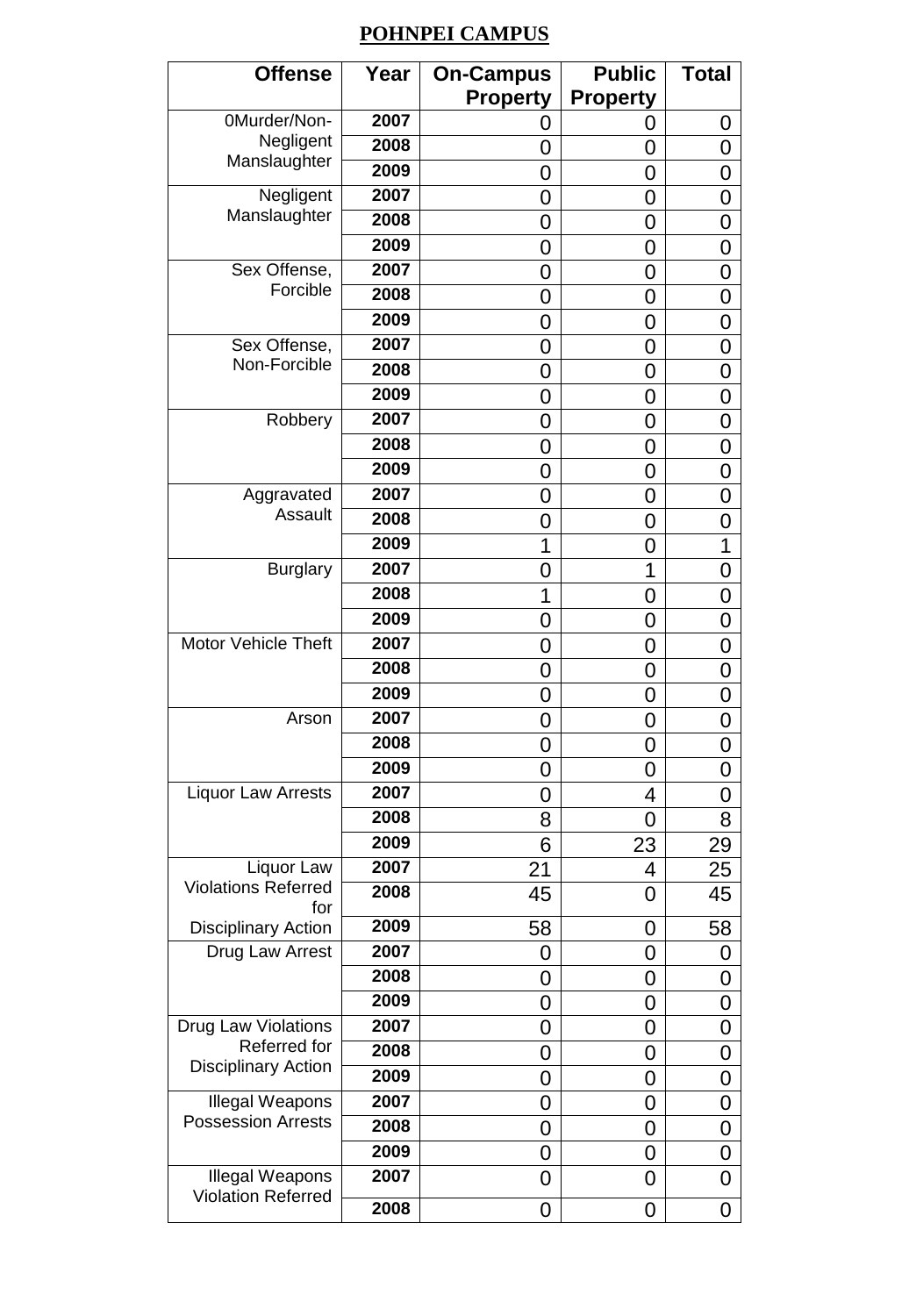| for Disciplinary | 2009 |  |  |
|------------------|------|--|--|
| Action           |      |  |  |